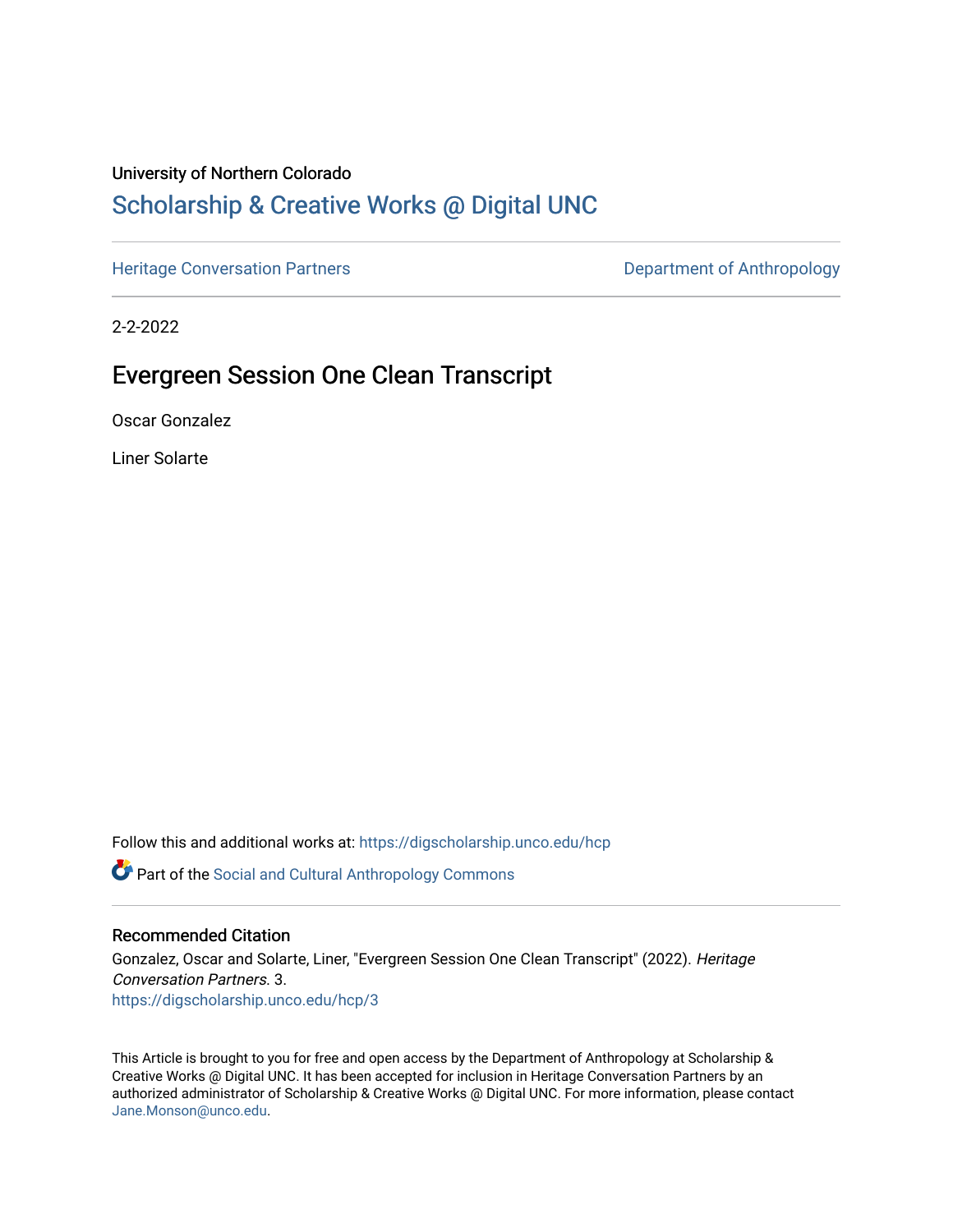February 2, 2022

11 am

INTERVIEWERS: Emily Dzhinenko, Miranda Bermudez, Ruby Gregory, Emiliano Villa, Katie **Carter** 

PARTICIPANTS: Oscar Gonzalez and Liner Solarte

Transcript:

Captioning Provided by:

Partners Interpreting

www.partnersinterpreting.com

508-699-1477 (V)

508-809-4894 (VP)

\* \* \* \* \*

ANT 300 class- Applied Anthropology, University of

Northern Colorado

February 2, 2022

1:00 PM - 2:15 PM (ET)

\* \* \* \* \*

This text, document, or file is based on live transcription. Communication Access Realtime Translation (CART), captioning and/or live transcription are provided in order to facilitate communication accessibility and may not be a totally verbatim record of the proceedings. This text, document, or file is not to be distributed or used in any way that may violate copyright law.

\* \* \* \* \*

(Captions provided by a live Captioner.)

\* \* \* \* \*

1:01 PM (ET)

CAPTIONER: Standing by.

EMILY: Okay. I believe everyone is here. Let's go ahead and introduce ourselves and say our names. So, my name is Emily.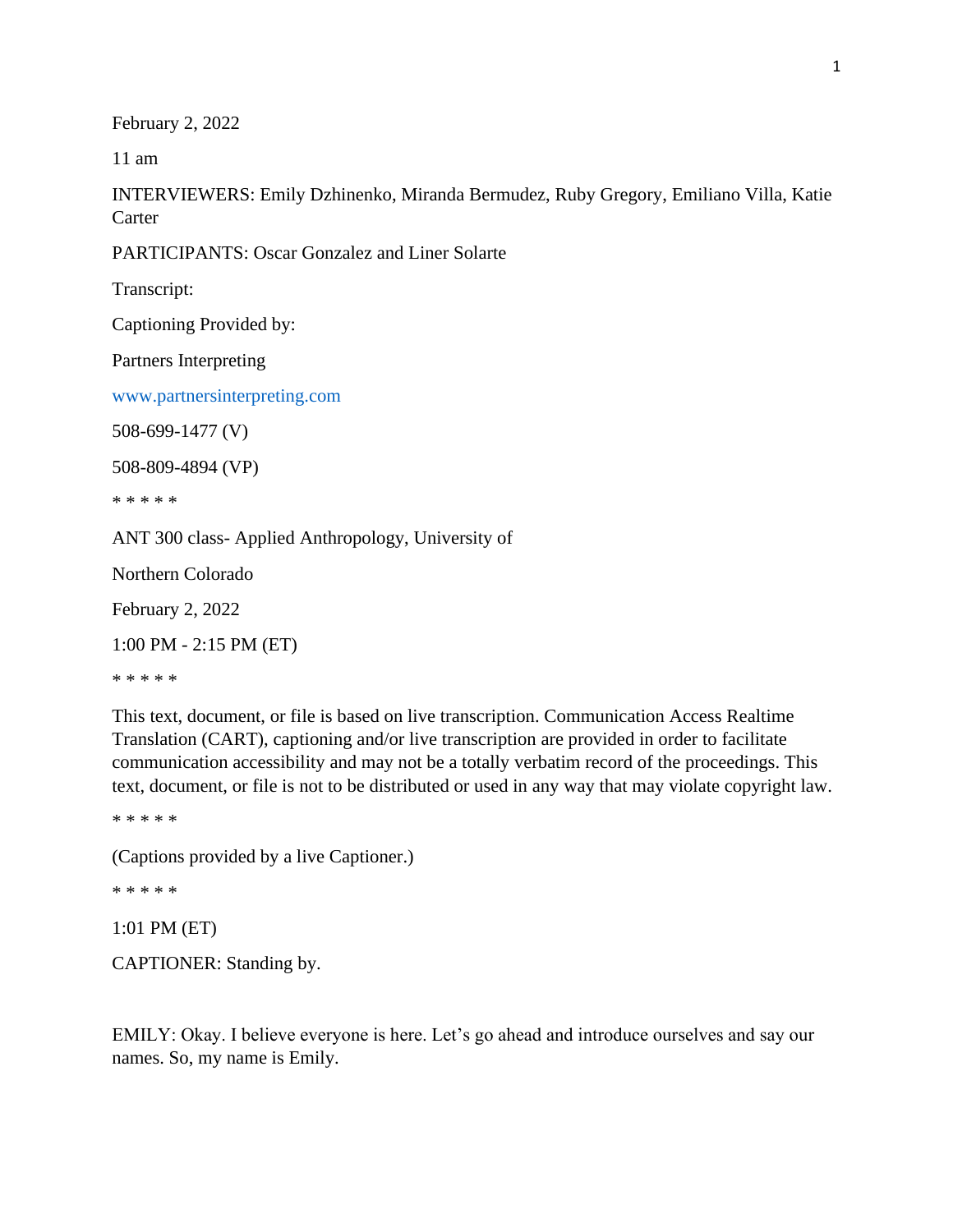MIRANDA: I will go next. Hi, my name is Miranda Bermudez.

KATIE: My name is Katie.

LINER: My name is Liner.

EMILIANO: What's going on guys, I'm Emiliano.

OSCAR: Hi, my name is Oscar.

RUBY: Hi, my name is Ruby.

EMILY: Okay, so I think we will start with going over the letter of consent. Do any of my classmates have that pulled up?

MIRANDA: I do have it. So, let's see here. I am not sure how much of this we have to cover, just like kind of all of it?

EMILY: I will pull it up now and also look at it.

MIRANDA: Okay. So, the purpose and description of the project is trying to define Cultural Heritage, which is our goal. Cultural heritage means all aspects of a person's tradition, their language, their traditional places, foods, festivals, dress, ceremonies, beliefs, buildings, art, crafts. All of the stuff that encompasses Cultural Heritage. The primary purpose of this project is for participants to share with each other aspects of our Cultural Heritage and allow for stories and experiences to be shared on social media and with each other. And our ultimate goal with this information is going to be preserving them and saving them in a digital archive through the University's library. Sorry. I am just trying to read over what else it says. So, we are going to be meeting over the course of seven Zoom sessions and this ultimately is going to give Oscar and Liner an opportunity to practice their English in conversation with us. We are able to develop friendships, all of the students, we are all able to develop friendships and we are able to share things that you guys and we wish to share about our own Cultural Heritage. So, ultimately this consent is just making sure that you guys know and are okay with the research that we are doing,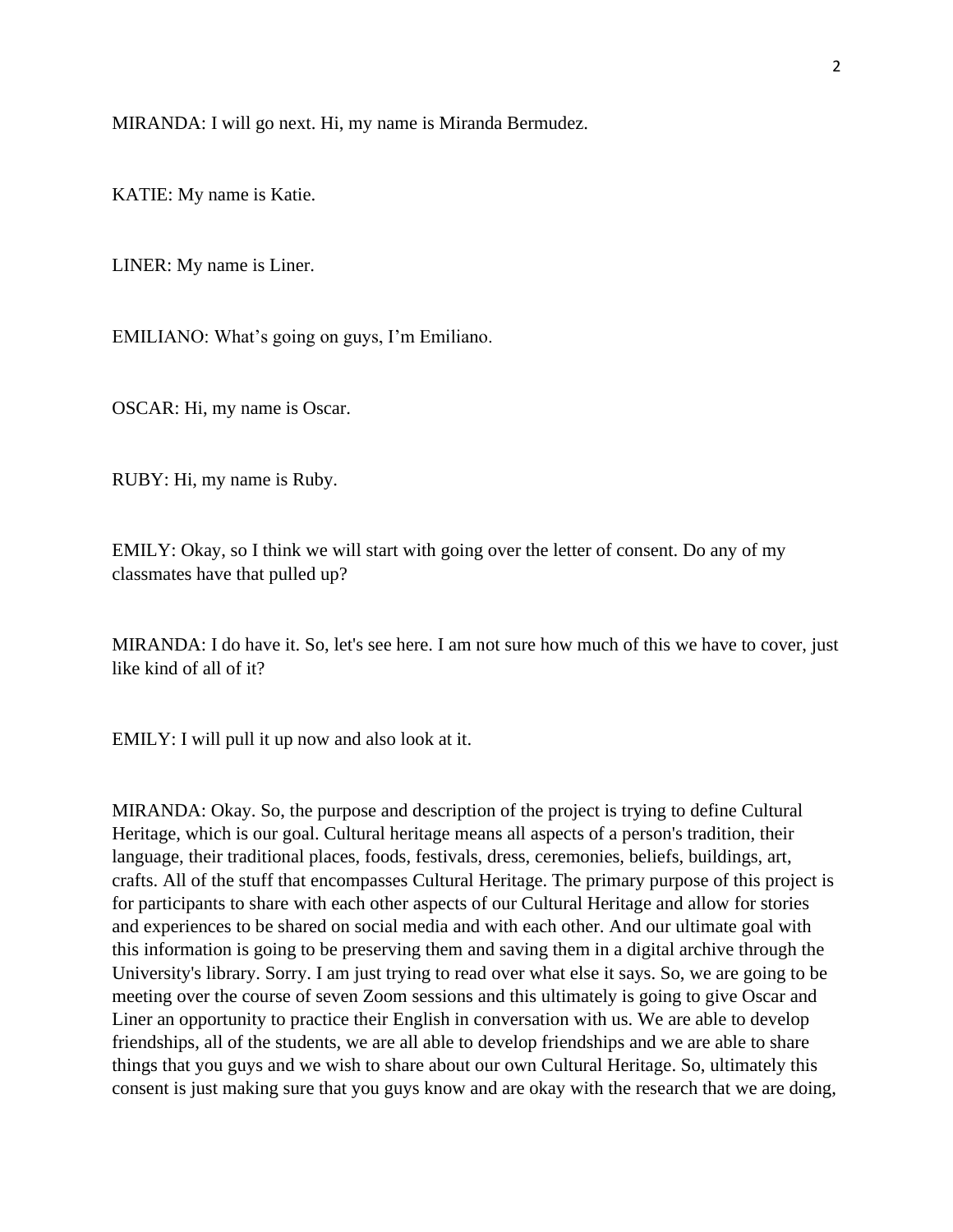which is essentially just recording these Zoom sessions. Then we are also going to create written, typed out versions of what is spoken in the videos. So, we are just going to type up everything that is spoken so it is in writing.

And then we are also going to look to make social media accounts to put some of this information on. We don't really know just yet what that content on the social media is going to look like. It is just going to kind of come together as the project is going. And that ultimately as I said, we are going to store the videos and the written versions of the videos into UNC's digital archive, so the library database. It is also up to you guys if you want to use your name or withhold your name when the videos are shared on social media. That is up to you two. Then you guys are also going to have an opportunity to visit those social media accounts. You will have access to everything if you would like to look at them, and with them, it is totally voluntary. You don't have to engage with the social media accounts, but it is encouraged, and we will see what that content looks like. It could be fun. We don't know yet.

Do you guys want to add anything else from this? Okay. So at the very bottom of the consent form, it says that you are not being compensated for your participation. All participation is voluntary. If you do decide that you don't want to participate at any time, it is no big deal. Just reach out to one of us or Karen Bates and we can get things moving so you don't have to participate anymore if you are uncomfortable for whatever reason. Your decision will be respected and will not result in any loss of benefits to you or any contacts that you have created or made throughout. And then if you have any concerns about your selection or treatment as a research participant, you are invited to contact the principal investigator which is Dr. Michael Kimball, the UNC point of contact and we can have the e-mail and the phone number sent over to you guys so you have access to those if you like.

Overall, it is really just making sure that you know that things are being recorded and they will be used for the project. Did I miss anything, Emily?

EMILY: No. I think you did a good job. How does that sound to the two of you? Will you give us your consent to continue and volunteer with us?

OSCAR: Yeah, I agree with it.

LINER: Me too.

EMILY: Awesome! Thank you. So, we really appreciate this, and we are excited to share information about ourselves and to learn information about you guys. I, at least, think this will be a really interesting experience. So, I think today if everyone can just start with introductions. We already shared our names, but one of the points that we could bring up is: Do our names have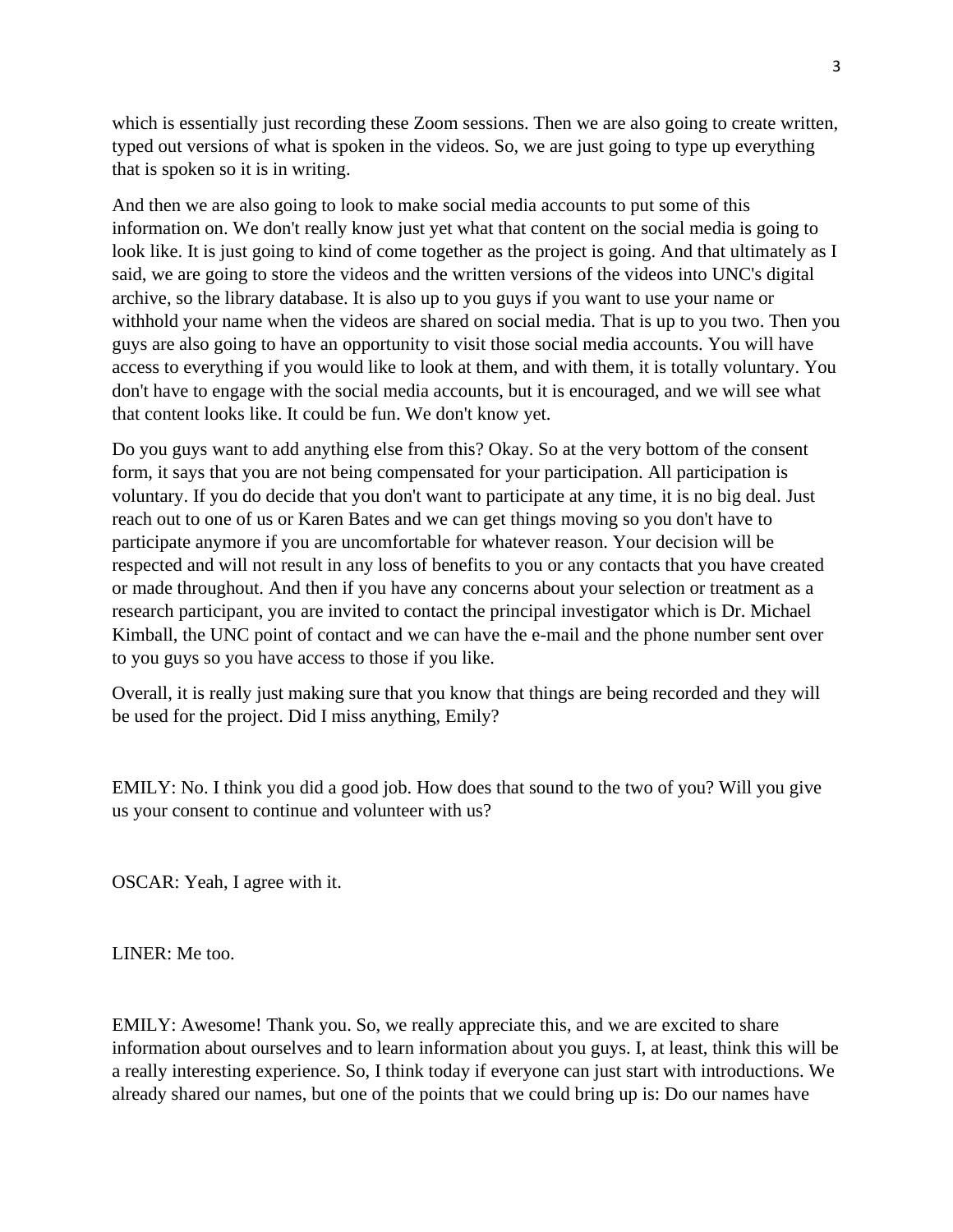any significance to us? Does it have any relation to where you are from? For example, for me, my name is Emily Dzhinenko and my last name originates from the Ukraine in Europe, which is where my birth mom is from. That is very special to me, and I am very happy that it's my last name now.

LINER: My name is Liner. And Solarte is my last name. My father and mother come from a place in Venezuela, I am Venezuelan by the way, where people used to give their children the most strange names, the most strange names. And my father's name is Ixedio and my mother's name is Ermelinda. So, my mother tried to mix both names. And that is why my name is Liner. I am glad to have that name because my sister, my big sister's name is Lixedia.

#### [Laughter]

Emilse, my middle name, is a name that my mother hear- my mother used to hear in soap operas. And the main character in one of the soap operas when she was pregnant with me was Emilse So, she named me Emilse like her. And that is the meaning of my names. Solarte is my last name. It comes from Spain. Actually, it means--I don't know how to say-- let me check -- banner in Spain.

OSCAR: Is it my turn? I have to do it? [laughter]. Well, my name is Oscar Rene Gonzales. I'm happy to have that name. My father has the same one. Here in the US, it used to be Oscar Rene Gonzales Junior. It had to be. But we don't use that in El Salvador. I'm from El Salvador in Central America, the smaller country America, but we have like -- how can I say that -- my father's family is from Spain. And so, Gonzales is from Spain, my last name. And so, talking about Rene, it means for me like reborn. Like when I am down, all the time I am reborn, start again. And there is a generational name because my grandfather's name is Rene, my father's name is Rene, and my name is Rene, and my older son is Rene too. So, we have four generations using the same name. And I have another son whose name is Oscar too. We do that in Latin America. I don't know why.

That is everything, right? I don't have to talk about the country?

EMILY: You can share whatever you want, but you did answer what the question was.

OSCAR: Okay, I am really nervous because there's a lot of people who speak English very well, looking at me at the same time, so. [Jokingly pretends to bite his fingernails] But I am trying to do my best.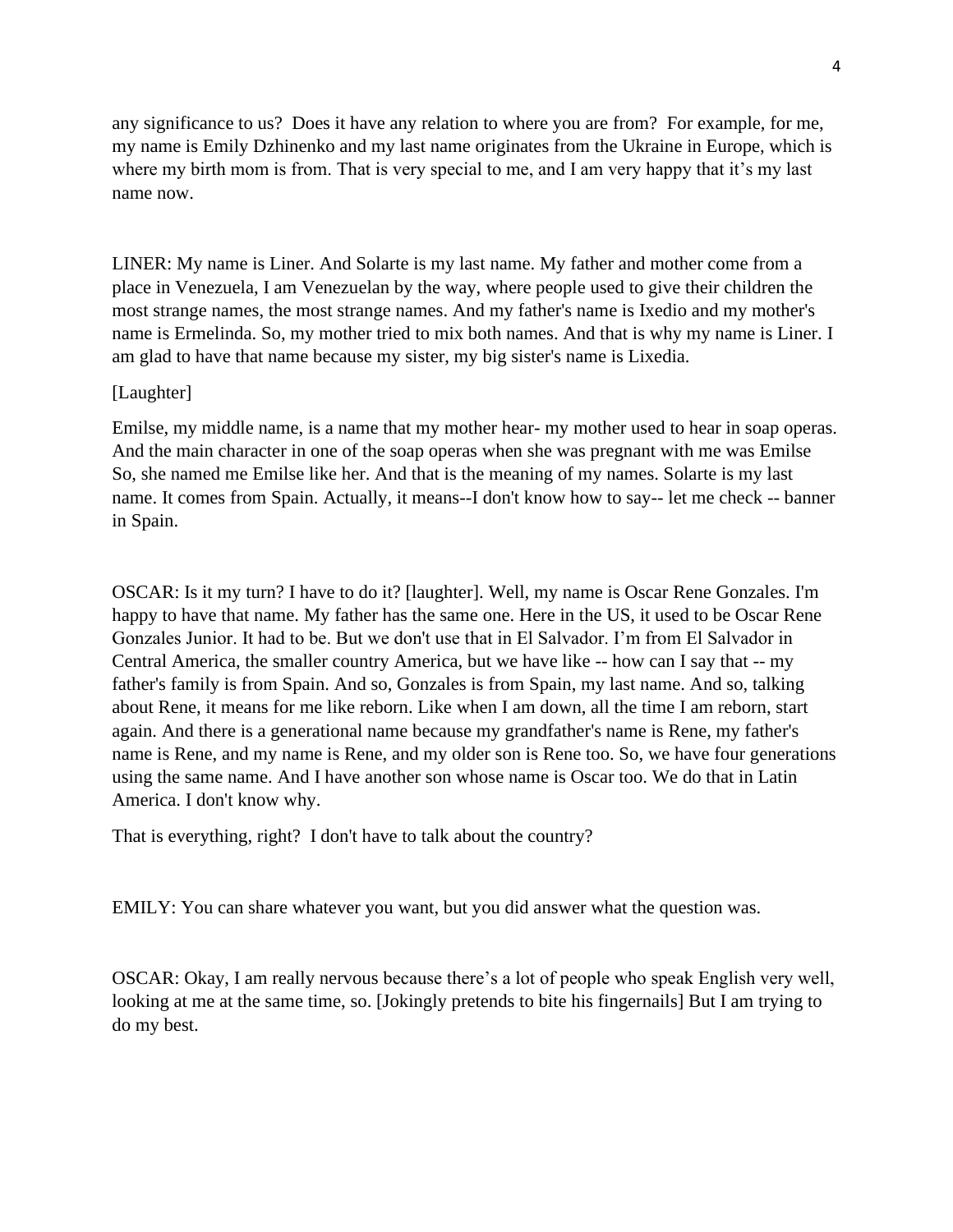EMILY: You are doing amazing. You both are and you have done great so far, and I want to let you guys know that the words you see at the bottom, the captions, are primarily to assist me. But everybody can see it. I have a lot of hearing loss. It is just helpful for me. So, it is going to happen for all the sessions that we are in there. So, if you are just wondering about that, that is why.

LINER: I like it. I want to know how you do it.

EMILY: So, one of the individuals on this Zoom, you will see her name is Captioner, Caryn. She has joined the call and she is live captioning right now. Everything she hears, she is captioning right now in this moment. So that is how that is working. English is not my native language. But I did grow up primarily speaking it. I know a little bit of Russian, very, very little bit. And I know American Sign Language which is what individuals who are Deaf or Hard-of-Hearing rely on for communication as well. So, I understand what it is like learning a second language and how anxious you may feel when speaking to somebody who is a native speaker. You are not alone, and you guys are doing amazing!

OSCAR: Thank you.

RUBY: My name isn't really significant like that. My first full name is Ruby Anne. I have older parents and my father is the kid of people who went to... like my grandpa went to World War II and stuff. There is this popular song that came out. I think it was like the '20s or '30s and it is called Ruby Anne, took the hand of a poor, poor man and my dad just fell in love with the name and decided to name me. A little bit about myself: I have been in America for about 11 years. Originally, I was born and raised in Musaka, Zambia, but my English, I guess you could say it wasn't too bad but coming over here and having to say different words and stuff like that was kind of tough. But that is a little bit about myself.

MIRANDA: I can go. My name is Miranda Bermudez. My first name is kind of similar to Liner. My mom got it off of a movie from the '80s. It was one of the lady characters. Her name was Miranda. I am not super familiar with the movie, though. I don't know if I am like her or not, but my last name, Bermudez, is Spanish, Spain origins. It is my grandpa's. He is not my blood grandfather, but he adopted my dad when my dad was a baby. And so, I resonate with this last name a lot because that is my grandpa and that is my family.

KATIE: I can go now. My name is Katie. Just like a nickname. My actual name is Catherine. And I was named after my great grandma for my first name and then my middle name,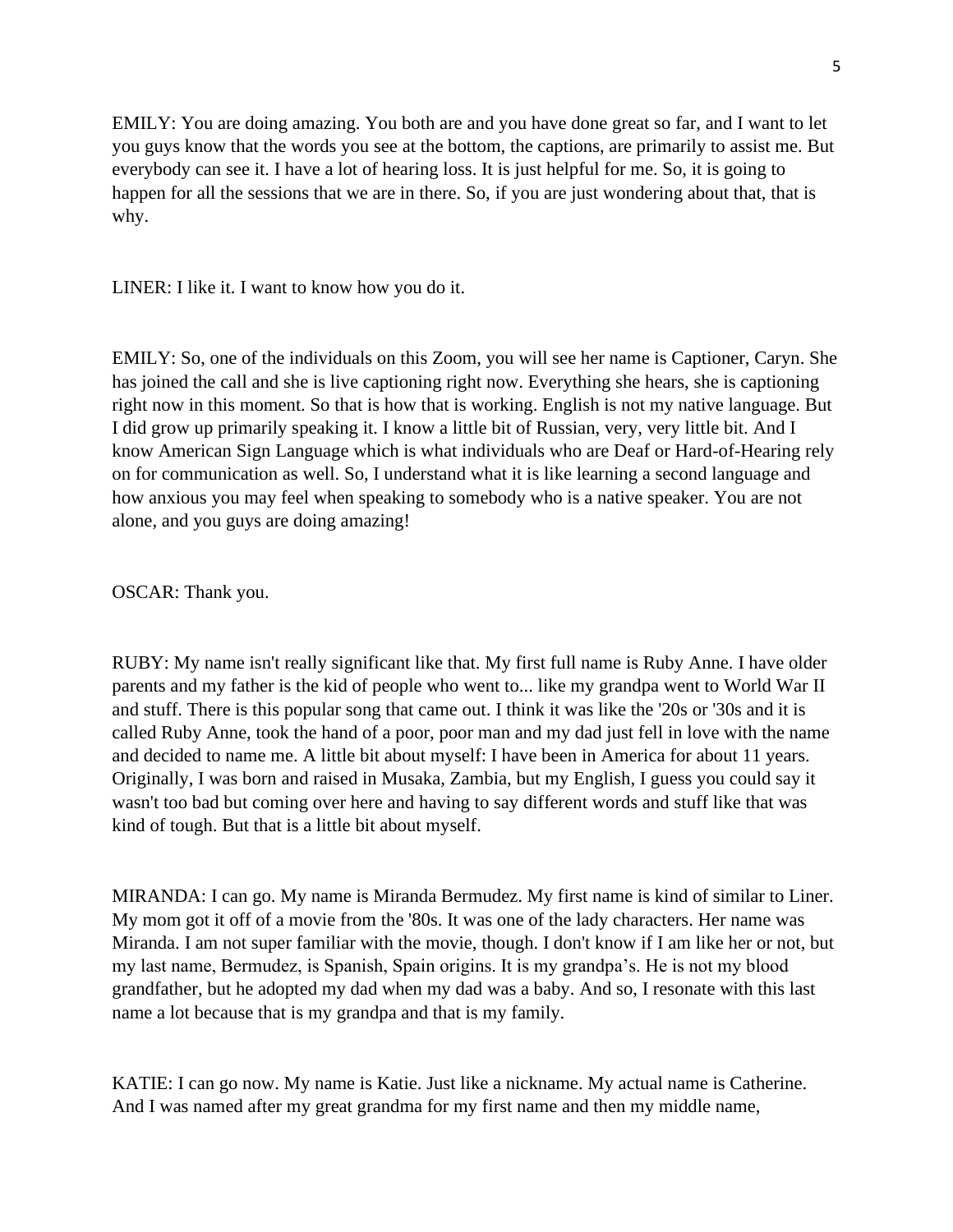Elizabeth, is from my other great grandma. So, I was just named after old family members. That is pretty much it, though.

EMILY: I have been and class with a couple of these other students for a year or so now and I've already learned new information about them, so thank you guys for sharing it. I'm really happy about that. I know Ruby shared about how long she has been in the United States. But how long have we all been in America, I guess? And if you are learning English or when you started, what were your ambitions? What were your goals for that? I can start. I moved to America back in 1999. I was adopted from Russia. And I had to learn English because I was becoming an American citizen and it was going to be where I lived. And my goal at such a young age was just to understand what my parents were saying in order to grow up in a household that was completely different from the Russian orphanage that I was in.

LINER: My name is -- you know, -- I come from Venezuela. I have been here for the last twoand-a-half years, more or less. I came here because my country is facing really hard times. When I was living in my country in Venezuela, I spent a lot of time, maybe two or more years without working because I didn't find a source, a place to work. I came here because I needed to help my family to survive. And my ambition is to help them. My goal is to help them to live over there. I send them money to buy food, to pay the bills. And here, I want to study again maybe because I am a nutritionist. But here, I am not licensed to work as a nutritionist. But I can work as a health coach or something like that. And right now, I am studying, getting some certifications to work in the field most related to my profession. But also, I work as a seller. I sell waterproof filters and solar panels and I choose to sell these things because in my country we used to, I used to face a shortage, energy shortage, shortages, I think. And I am very sensitive about that and trying to help people to be- to get sustainability in their lives. And that is the same way about selling waterproof filters, because that help people, help me, and I can help the people to get healthy water.

OSCAR: Well, my turn. I am here in Colorado for two years. I think yesterday was my second anniversary in Colorado. I used to travel a lot to the US because I was a commercial manager for a local company, a Shell company. They sell gas and oil and many other things, and I was a commercial manager for South America, Central America, for 20 years. And my office was in El Salvador and the political situation in our country was really difficult, in all of the regions too. When Venezuela has some problems, Venezuela was a big business for us in South America. So, the company starts to make some decisions, bad decisions. And the people are having to take many positions for four people and then I'm doing the job for four people, and they are starting to move, immigration from Brazil, to Canada, to the US. And finally, I think four years ago they decided to sell the operation in each country.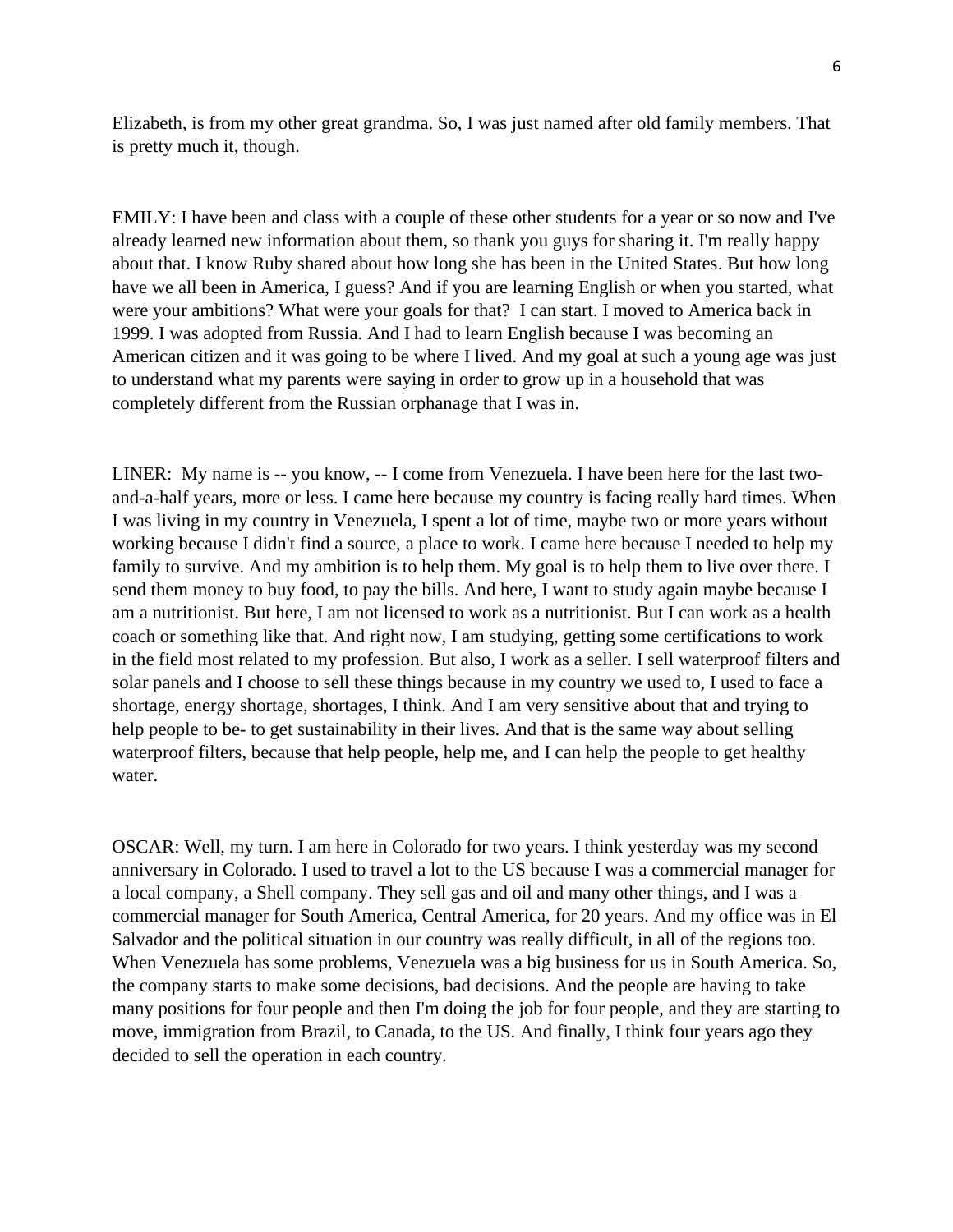So, for local administrators they decided to -- how can I say that -- I lost my job. That is how to say that. But I lost my job. It was an amazing experience for me working in that company. I have two bachelor's degrees and two master's degree. I I studied in Chile financial and in Spain marketing. So, I love to study a lot.

I decided to move here because we started a business in our family. We have a small market -- I am not so sure -- like maybe a small market -- like we have like a 7/11 more or less. It is not a gas station, but it is like a 7/11 or something like that. And then we decided to open a chicken and pupusas, pupusas is a typical food in my country. We opened some restaurants. And then the gangs started to push us, they asked for \$2000, or they would kill my family. They took some pictures of my kids and children in the school, and they said, 'hey, these are your children, and we know where you live, we know you have a lot of money. We know you are the owner of a big company', but that is not true because when you have a business and you are growing your business, it is not easy.

And at the end of the day, I did not slept for three months or something like that. Then we applied and my children became legally as residents here. We decided to move to the US in 2019. So, we moved at the beginning, in January, two years ago.

I moved first. It was a very dramatic situation because COVID was starting to happen at that moment. So, I had some plans. I know a lot of marketing and I started working in a company but the lady who hired me don't pay me for two weeks because she had some problems. And then COVID started and then marketing was not a priority for anybody. So, I started doing direct sales -- I waited for three or four months -- because all of the airports were closed, and my family was in El Salvador while I was alone here. My older children were studying in Chicago. I don't like Chicago because there's a lot of people and when I traveled here and I saw the mountains, I started living in Colorado Springs and I said, "Wow, here is an amazing place for living!" So, we decided to stay here.

So, how can I say that – thanks to God, because I know that God opened the doors for me- and I started working in a company selling water softeners and then solar panels. I met Liner in the company. I am really happy with what I do now because I do this on my own time. I can spend time with my family. I can go to work for a few hours, and I believe this is great for many families because sometimes we have an issue, or some communities have issues with their water. And we help them. And, with the solar panels, we help the environment. And we are trying to save the planet. That is what I can tell you about my story.

EMILIANO: That is so interesting. How did your family feel about the move to Chicago? Were they as ecstatic as you? Were there any difficulties with the children and their transition?

OSCAR: You know last year they stayed in Chicago and studied there. My other daughter graduated from high school in the middle of the year. And so, she came to visit us, to see if Colorado was a good place for living. And then she decided to move, to live with us. My wife and I have a couple of teens. One is a boy in one is a girl, Rodrigo and Gabriella. and now we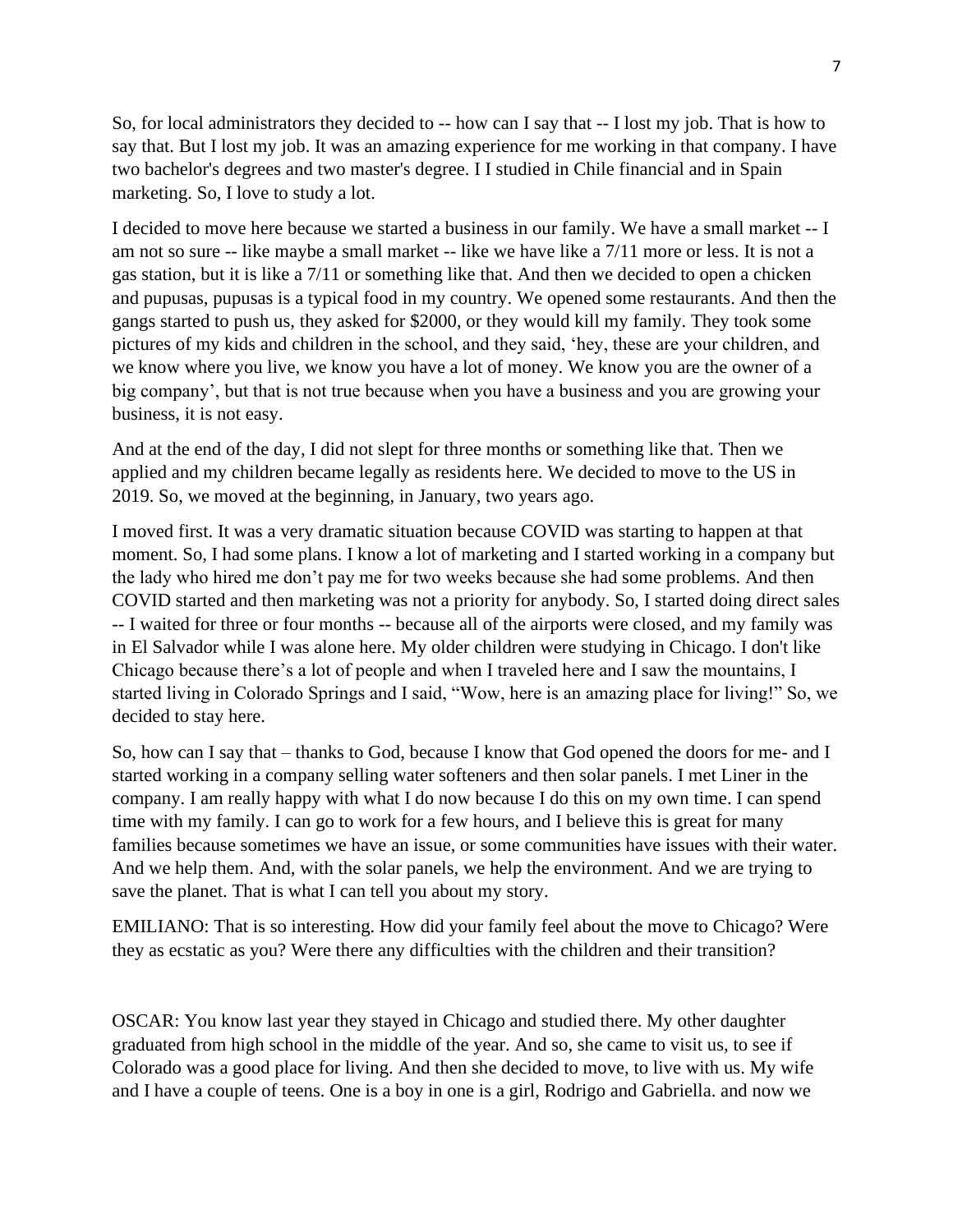have a family of five. My older daughter is still living in Chicago. My son is also there, married and has a fiancé and 25 years old. So, they are happy to be here. At the beginning it was not easy for them because they don't speak English so fluently like everybody does here. But I saw how fast they were improving their English and everything and listening and speaking and everything. So, I am proud of them. My wife is slowly -- for example we go to a restaurant and all the time I am the one who speaks everywhere. And she has to do it herself. But maybe the next time she will join us. Or will try to.

EMILY: Ruby, Katie, Miranda, or Emiliano...do you have anything you want to share? About if you had to learn English or maybe your experiences with learning a second language and how you felt with that?

EMILIANO: I can start. Apologies, my Wi-Fi connection is kind of spotty, so if it goes out let me know that. My Dad was born in Mexico and is a fluent Spanish speaker. That was his first language. But for some reason he did not teach me or my brother Spanish. So, Oscar, it's kind of the same situation. Still, to this-day we go to Mexican restaurants and my dad is usually the one ordering the food. I understand the situation that your family is in with the language barrier. But like you said, it is important to get out there and try. That is the only way you will improve. But here and then I will throw in some Spanish, but it is still a confidence thing that you struggle with and the only way to move forward is to keep putting yourself out there. I completely understand the situation that you and your wife and your children are in.

MIRANDA: English is the only language that I speak, and I grew up in Colorado my whole life. But I am a world traveler, so I do travel a lot. I work for the airlines, for United. So, I get cheap flights, benefits through my job. And so, I try to travel as much as possible. So, I think that really helps me put other people's lives in context, from other cultures. It is really beneficial seeing other cultures and seeing other countries and getting out of your own country and just seeing what the world is like and that has been beneficial to me as a person.

KATIE: I grew up in Colorado my whole life and English is the only language that I know. I have traveled a couple of times and I have family just kind of scattered everywhere around the globe. But I have not really learned any other languages. I'm in the process of trying to learn German, but I am nowhere near as good with that as English. But that is pretty much it. English is the only language I am fluent in. And that is pretty much it.

RUBY: I was born and raised in Musaka, Zambia and it is in Africa. Moving to America was definitely like a huge culture shock for me. I feel like everything was so fast-paced. Originally I moved to California before I came to school in Colorado. That was a huge difference as well.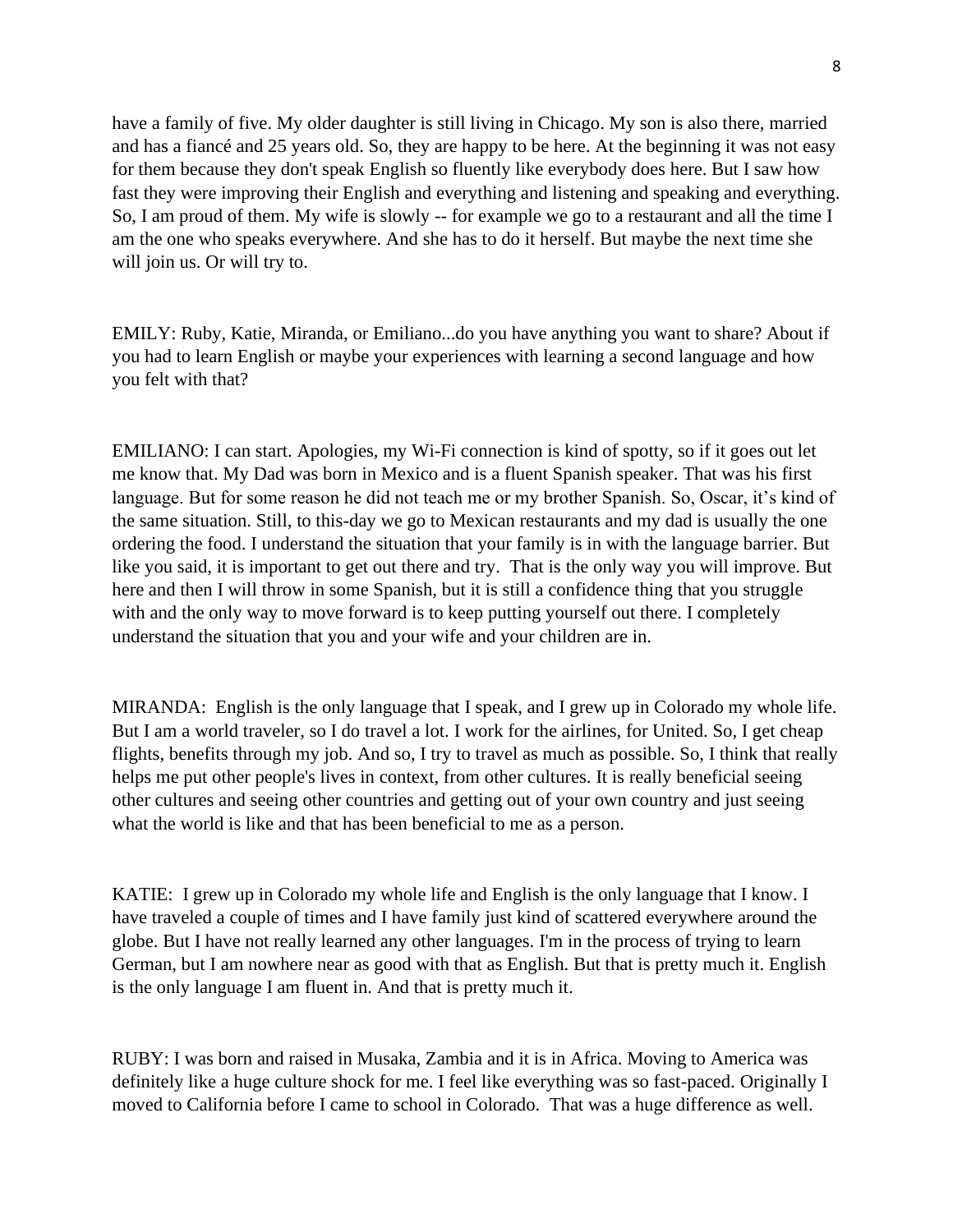But English, I speak three other languages. Definitely, the only thing I had trouble with, was just like, everything is so fast paced. Like, speaking with other Americans, having to click it and be on my toes of what is happening.

MIRANDA: What are your other languages, Ruby?

RUBY: So, I speak something called Nyanja, Bemba, and Lenje. Lenje is my mom's tribe. It is a really hard language. I actually speak more of Nyanja than I do my own tribe's language because it's really complicated.

MIRANDA: That is super cool!

RUBY: Thank you!

LINER: I forgot the question. But I started to learn English. In Venezuela the second language they teach in the schools is English. But I was interested in English since I was in high school. And I used to pay a lot of attention to my English teacher. And after that, in the University I studied English also. I got some courses, English courses and when I was like 20, 23, 24 years old, I decide to move to Australia. And that was my plan. And to move to Australia, you have to take an exam and pass it. And I hired a private teacher, and she was a British teacher. And I studied English for maybe six months. After that, I sat for the exam. I pass the exam but didn't move to Australia. Because at first, I decided to visit all of my friends who used to live in Europe. And I went to Europe. I travelled, and visited maybe nine cities in just two weeks, maybe.

And after that trip, I decided don't move to Australia. Because I was very happy to visit my friends. But I still felt alone in that trip. And in Venezuela or America, South America, we are used to being very familiar-- I don't know how to say that -- the feeling for your family is very important. And that is why I decided not to move. And by that time Venezuela was not that bad. I had not been outside of my country until that moment. And I didn't know about the currency, the exchange, nothing about that. And at that moment to get 1 dollar, you would spend, my currency in Venezuela is bolivar, and you need two-and-a-half Bolivar to get 1 dollar. That is amazing. And my country is very rich. But it's badly administrated. And I had \$5000 to make that trip, but I did not know how much that trip represented to me. I thought that wasn't enough to make the trip.

I chose the cheapest flight, the cheapest food, and I almost had to live on the street because I thought it was not enough. And I returned to my country with maybe more than half of the money [laughs] and that is the moment that I understand many things.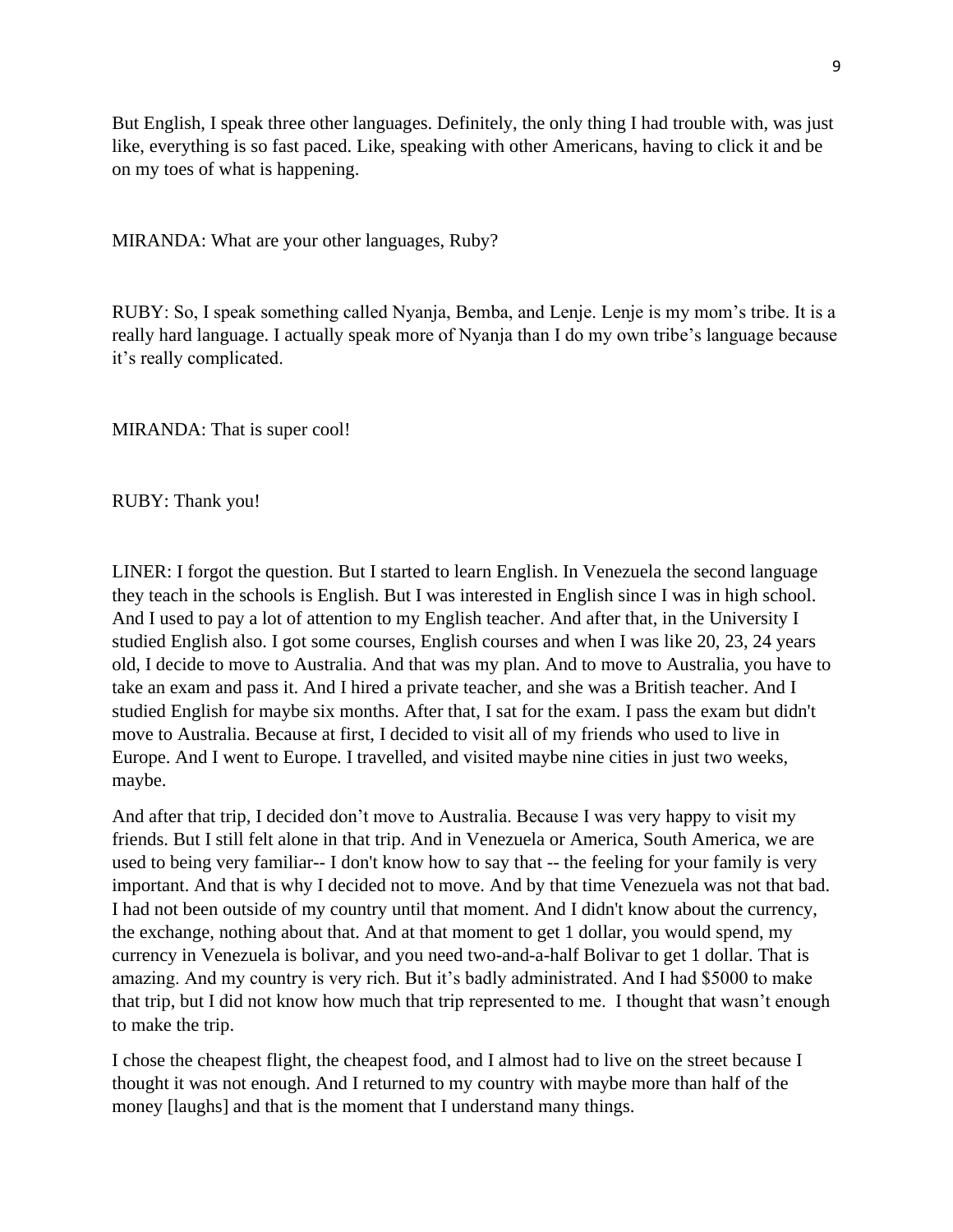That's why when I came to the US, that wasn't that difficult to speak with other people. I used to have, maybe I still have, British pronunciation of some words. I don't know how to say it. That is how I learned. And sometimes people don't understand me. And sometimes I am confused. But I am improving. Step-by-step.

MIRANDA: I love that your first English teacher was British, so you have both sides of the English language to pull from. That is really cool.

LINER:Yeah- I understand more British pronunciation, maybe it is because it is more alike to Spanish. I think it is. When you say water, the T is a T for us. But in American English it is W-A-D-E-R. Oh my god, wader/water... is it a t? It is really confusing.

MIRANDA: That is really cool hearing that difference. And what that means for you. And I feel like British English has more syllables because like you said, they are pronouncing things. Apparently, our English is lazy. It is very lazy.

LINER: It is a challenge to me. And I also try to learn French and Italian and Portuguese, but I gave up because every time I tried to pronounce maybe a French word, the English comes up. The English pronunciation and there is nothing -- that is opposite, English and French. So, I gave up.

MIRANDA: I did try learning Italian too. I mean I guess I still am. I have not kicked it yet. I have not given it up, but I am realizing with Italian it is very Latin-based. So, some of the Spanish that I have learned from my grandpa, I can kind of correlate to Italian, but it is still really hard.

EMILY: With learning Russian, that language draws from the characters and letters that draw from like five different languages, some English, some from the Greek. There is some from I believe like Latin and possibly German as well. I am not too sure about those. But it is difficult trying to learn it because when I am reading it, I want to say it in a very English way because there is like an X-looking character in Russian, which is not how it is pronounced at all in English. It is a struggle to switch it and to see letters that look like English symbolize something completely different sounding.

But I enjoy learning languages. And I think it is a really helpful thing. At least for me, I feel like growing up in America where you are really only forced to learn English and you don't have to learn another language, I feel like that really shelters people from the world and from other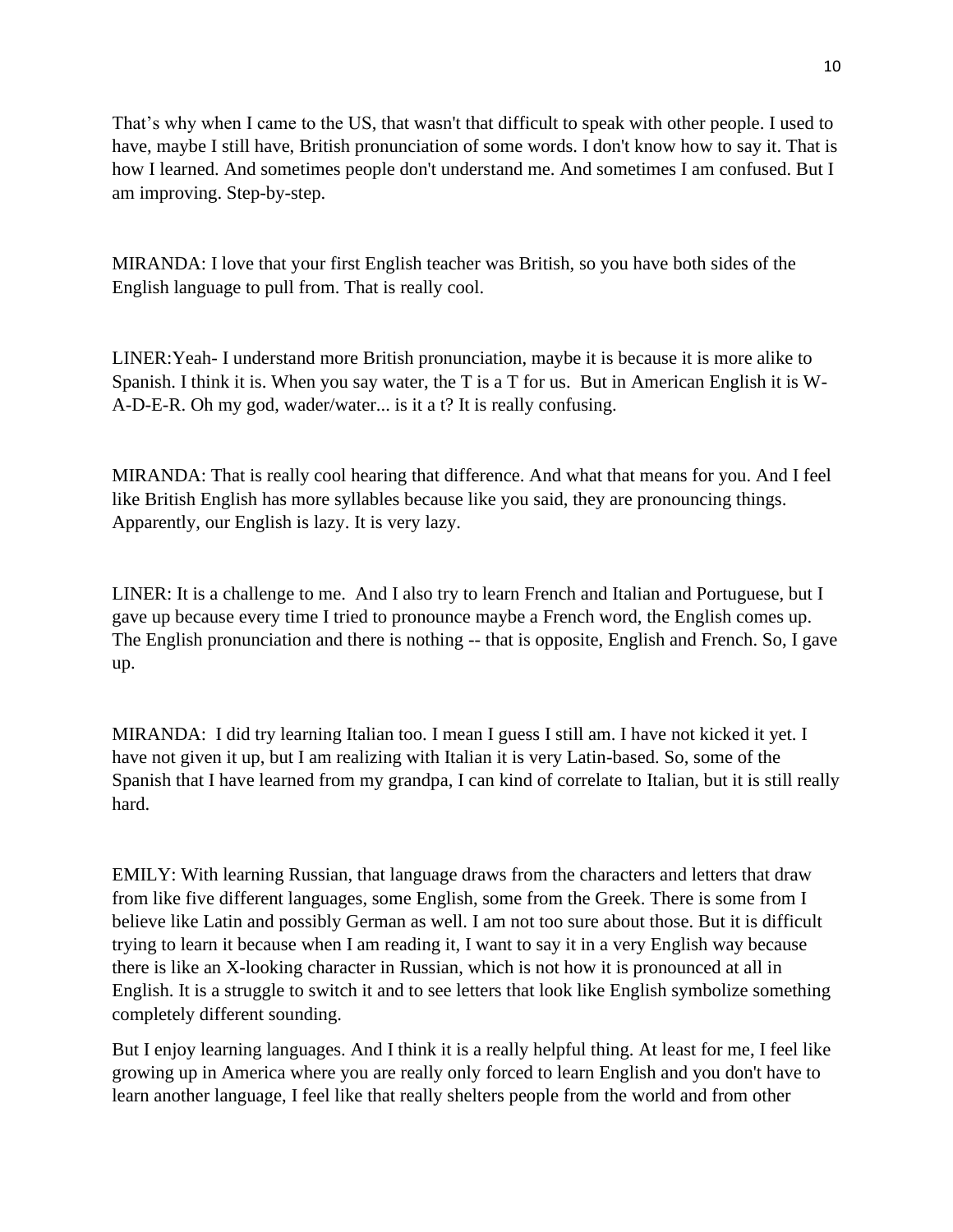cultures. And it makes it difficult for them to understand the perspective of individuals who are learning a second language and it kind of creates a gap between them. So, I feel like a couple of other classmates have said that they can really relate to the anxiety of speaking with a native speaker and the second-guessing that you have, which you know definitely it is familiar to me and something that I feel like everybody should have more experience with instead of just being comfortable all of the time. Like the two of you said, pushing yourself, moving to this different country, you have learned so much and you learn that the only way to proceed forward and grow is to keep trying and that is such an important characteristic that really helps you not just grow and learn your language for whatever language you are learning, but to grow into a more wellrounded person who is able to see the world in a different view. I hope that made sense.

MIRANDA: We are about 10 minutes out from noon. We kind of touched on this a little bit so if nobody feels like they have anything to add for this one, that is totally fine. What is the easiest thing about being in the US versus what is the hardest thing about being in the US?

LINER: For me the easiest thing is to -- the feeling of being safe. Here in the US, I was thinking about that yesterday night, I arrived at my apartment at almost 12:00 a.m. -- and I was not afraid of anything. And that did not happen in my country, sadly. Because every time-- even when you are inside your house, you feel fear. There is a fear that someone is going to get in, someone is trying to get in your house through the window, the door, even the ceiling because people use to steal, kidnap, many things...to everybody here, nobody is safe. With money you would hire a bodyguard to feel secure.

And the hardest thing -- I have to think about it -- it has not been easy, but I don't know. I don't know because here, things are easier. Even with the pandemic, I used to live with 10 people or more in an apartment with just two bathrooms. And even in that moment I felt secure. The food was there. That is the main thing. I have my apartment in Venezuela, my own apartment in Venezuela. I used to have an apartment but sometimes I did not have food. And here maybe the work or the jobs—when you are an immigrant, and you don't have the-- I am getting my ID and working on that. But when you don't have it, the jobs are very hard -- I got it -- they are very hard. I used to work thinking, helping people. That was mental, mental? Mental work. But here, I have to do physical work. And oh, my God! I felt like a slave. I am sorry. Because that was very hard. I started to work in the fields with marijuana, growing marijuana here, where it's legal. And I used to work eight or ten hours holding a tool with just one hour break.

And when I went to bed and got up, the next day my hands were swollen. I can barely close or open it. But I have to keep working. I think the people who work hardest in Venezuela doesn't work like that. We are not used to doing that. And that was very difficult to me. That is why I moved to sales, selling solar.

[Laughter]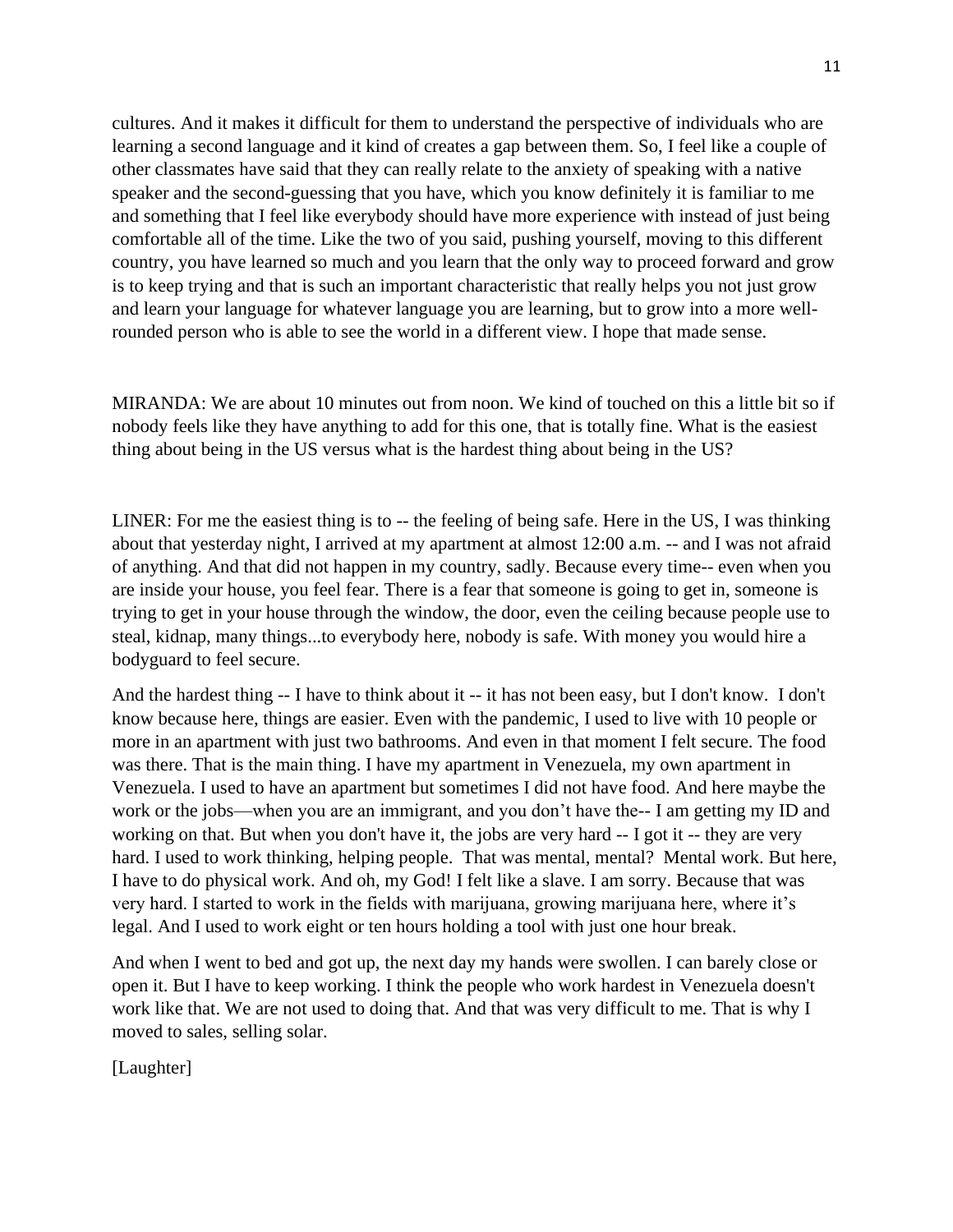OSCAR: Okay, I will share with you. For me it is the same like Liner. The easiest thing for me to be here is we felt safe. We moved here because we want to give our family better opportunities than we had there. As I told you, I have four degrees in university. And for a couple of years, I can't find a job, that is why we opened our own business, our own company. But that is easy here because I think everything is in order here. You can work on the street. The people here in Colorado are very nice. I feel very happy to be here because of that. The hard thing for me is I don't have my family. I cannot travel alot to be with them. Last year my mom got sick with cancer. That was difficult for me not being with her. That is the only thing I want to share. Sorry. Excuse me. [Oscar gets emotional]

MIRANDA: It is okay. Thank you for sharing.

EMILIANO: I couldn't imagine not being there for a family member when they are sick or in need. That is incredibly difficult to deal with for sure.

EMILY: I really appreciate you sharing that with us. I know speaking about it cannot be easy and experiencing it must have been just incredibly difficult. It is very inspiring that you were able to get through something that difficult.

OSCAR: I can speak again. For me sometimes I feel here the people in America, the people that I have met here all the time are thinking of money. And I don't like it. Because for me I know that money is important, and I want to live in a big house. For example, back home we are rich. We have a huge house. Every year we have a new car and I work for an American company. And here when we moved here, we moved to a small apartment, and we had to share many things. And yesterday we moved to a big house here in Colorado. Now, we are living in Parker. But we don't feel bad living in an apartment because we feel love for each other. We have everything that we need.

I don't need a big space. I don't need a new car. I think the people here are all the time too ambitious. And it is not good. Because it is not easy to find good friends. All the time people try to use you to earn more and more money. For me at this moment, and I talked yesterday with Liner, what I decided to do this year is help everybody that I can. I am not thinking just of me. I would try to help people because I understand many things. We know a lot of people from Latin America that don't speak English and they don't know how to get a driver's license. They don't know how to do many things here. Sometimes people do the wrong things because they don't know the good way.

I come here and I try to do everything, and I follow the rules that the United States has established for us, and I think we have to respect that, and I will try to help everybody without thinking of money. That is part of what we were talking about.